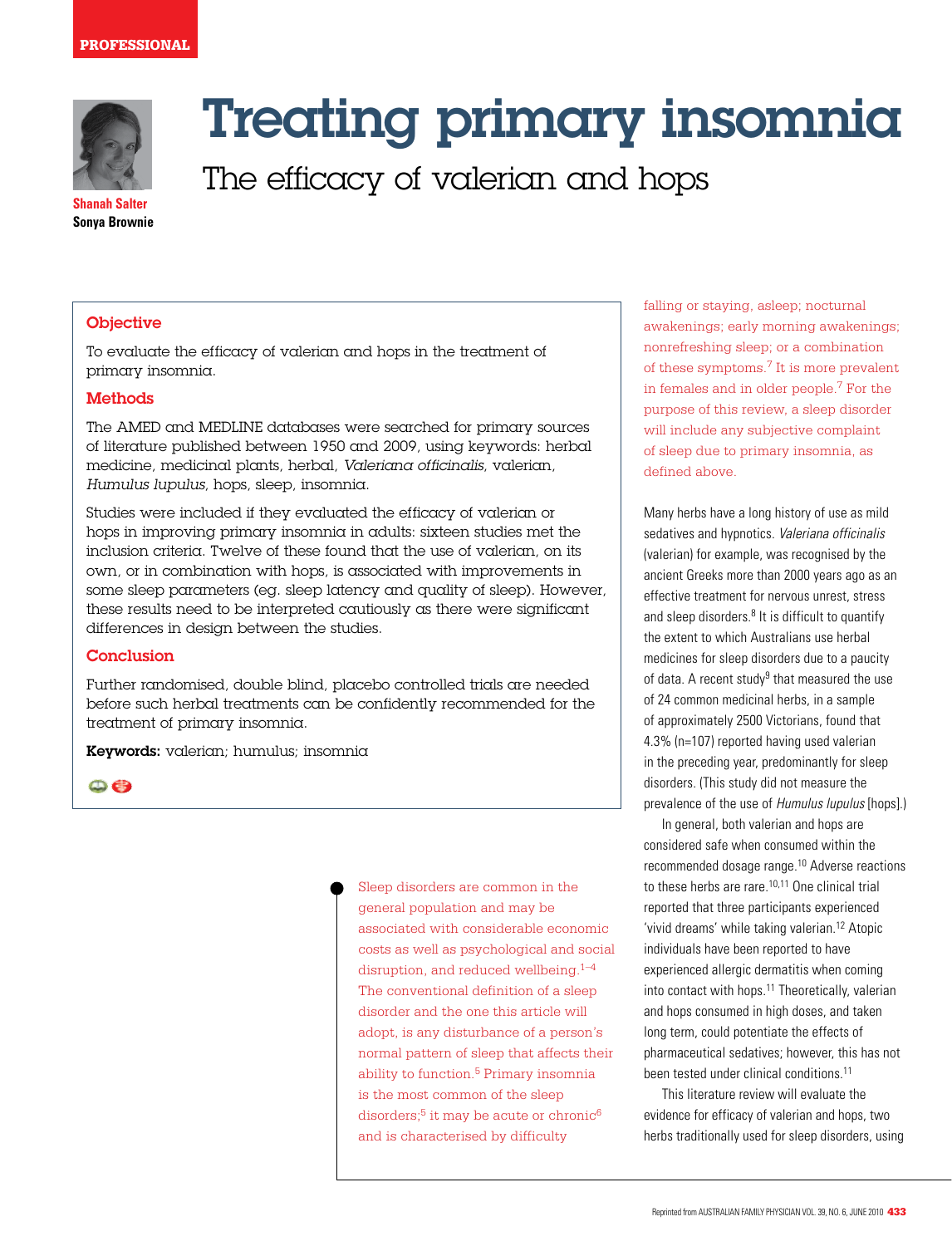primary literature sources. These herbs will be referred to using their common names, rather than Latin binomial nomenclature. The results of this review will assist patients and practitioners to make informed decisions about the role of herbal treatments in improving sleep.

### **Methods**

The AMED (Allied and Complementary Medicine Database) and MEDLINE databases from 1950– 2009 (September) were searched for articles using the keywords: herbal medicine, medicinal plants, herbal, Valeriana officinalis, valerian, Humulus lupulus, hops, sleep, insomnia. To focus the results, the MeSH term 'sleep initiation and maintenance disorders/treatment' was used. The limits of 'English language' and 'human' were applied. The literature lists created from these database investigations were searched for relevant articles.

 Studies were included if they discussed the efficacy of valerian or hops in altering sleep in adults. Outcome measurements included a range of common sleep parameters, including:

- total sleep time (measured in a laboratory)
- sleep latency (ie. time to fall asleep)
- slow wave sleep (measured in a laboratory)
- nocturnal awakenings, and
- sleep quality.

Studies were excluded if they did not use these outcome measurements or if the study patients suffered from nonprimary forms of sleep disorders (eg. circadian rhythm disturbance, or insomnia due to a medical or psychiatric condition). Secondary sources of literature were also excluded. The literature search yielded 397 articles; however, only 16 studies $13-28$  met the inclusion criteria, and these studies form the basis of this review. A summary of the key methodological features of the studies included in this review are presented in Table 1.

# Results

#### **Valerian**

Twelve studies on the use of valerian met the inclusion criteria for this review (Table 1). There were:

- nine randomised, double blind, placebo controlled trials<sup>13-16,18, 20-23</sup>
- two randomised, double blind, no placebo controlled trials,17,24 and

• one randomised, single blind, placebo controlled trial.19

Studies ranged from 1 day to 6 weeks in duration, and sample sizes ranged from 8–405 participants. In most studies valerian was administered for 1 day only.

 Nine of these studies13,16–22,24 found valerian to be effective in improving at least one of the sleep parameters measured. However, it is important to note that five of these studies had significant methodological flaws, which limits the reliability of their findings, and therefore the extent to which they can be applied to clinical practice (Table 2). For example, two studies failed to include a placebo control group;<sup>17,24</sup> one study recruited only female participants;22 three studies had differences in important sample characteristics such as age and baseline sleep parameters,<sup>13,22,24</sup> and in one study the control preparation contained small amounts of valerian to mimic the taste and smell of the treatment preparation.20

The early landmark study conducted by Leathwood et al<sup>19</sup> almost 3 decades ago found that subjects given a 400 mg preparation of valerian experienced a statistically significant improvement in sleep latency and sleep quality. Subgroup analysis found that valerian had the greatest effect on poor or irregular sleepers, particularly females. A later study by the same author<sup>18</sup> demonstrated efficacy only for 450 mg of valerian and not a 900 mg dose.

The study by Balderer and Borbely<sup>13</sup> divided the sample receiving treatment into two groups: one assessed in the laboratory, the other group assessed at home. Valerian was found to be effective in two sleep parameters (sleep latency and night awakenings) but only in the treatment group assessed at home. This finding raises some interesting questions about the influence of the sleep environment on the efficacy of treatment interventions.

Ziegler et al $^{24}$  compared the effects of valerian extract 600 mg/day to oxazepam 10 mg/day for 6 weeks in 202 patients. The researchers found that the valerian treatment was at least as efficacious as oxazepam, with both treatment groups reporting improvements in sleep quality. Subjectively, 83% of patients receiving valerian rated it as 'very good', compared with 73% receiving oxazepam.

A recent large scale, double blind, randomised, placebo controlled trial<sup>21</sup> found that 5.5% (95% CI 0.2–10.8) more participants in the valerian group perceived their sleep as better or much better  $(p=0.04)$  compared to the control (placebo) group.

The three studies<sup>14,15,23</sup> (all randomised double blind, placebo controlled trials) in which valerian was found to be ineffective in improving sleep outcome measurements, suffered from similar study design limitations (Table 2). For example, Diaper and Hindmarch<sup>15</sup> objectively analysed only single day treatments of valerian. In the study conducted by Taibi et al, $23$  in which all the participants were female, there were no significant changes in sleep parameters, according to objective data. And the study by Coxeter et al<sup>14</sup> used a series of n-of-1 trials, with self assessed outcomes, where the control treatment contained 3% active valerian.

#### Valerian and hops combination

Four studies of a combination of valerian and hops met the inclusion criteria for this review (Table 1). There were:

- three randomised, double blind, placebo controlled trials,25,27,28 and
- one randomised, single blind, no placebo controlled trial26

Three of these studies $25-27$  found the valerian and hops combination to be effective in improving at least one of the sleep parameters measured (Table 2).

The study by Dimpfel and Suter<sup>25</sup> found that the combination of valerian and hops was associated with improvement in total sleep time, sleep quality and deep sleep, according to both objective and subjective measurements. In contrast, the study by Koetter et  $al^{27}$  found that the valerian and hops combination was efficacious in reducing sleep latency, yet valerian alone was no better than placebo in improving this sleep parameter. This finding raises some interesting questions about whether this combination of herbs might be more effective than valerian alone in improving sleep latency. Improvements in three sleep parameters (sleep latency, nocturnal awakenings, sleep quality) were observed in the study by Fussel et al;<sup>26</sup> however, this study lacked a placebo control group. And finally, Morin et al $^{28}$  found in a multicentre trial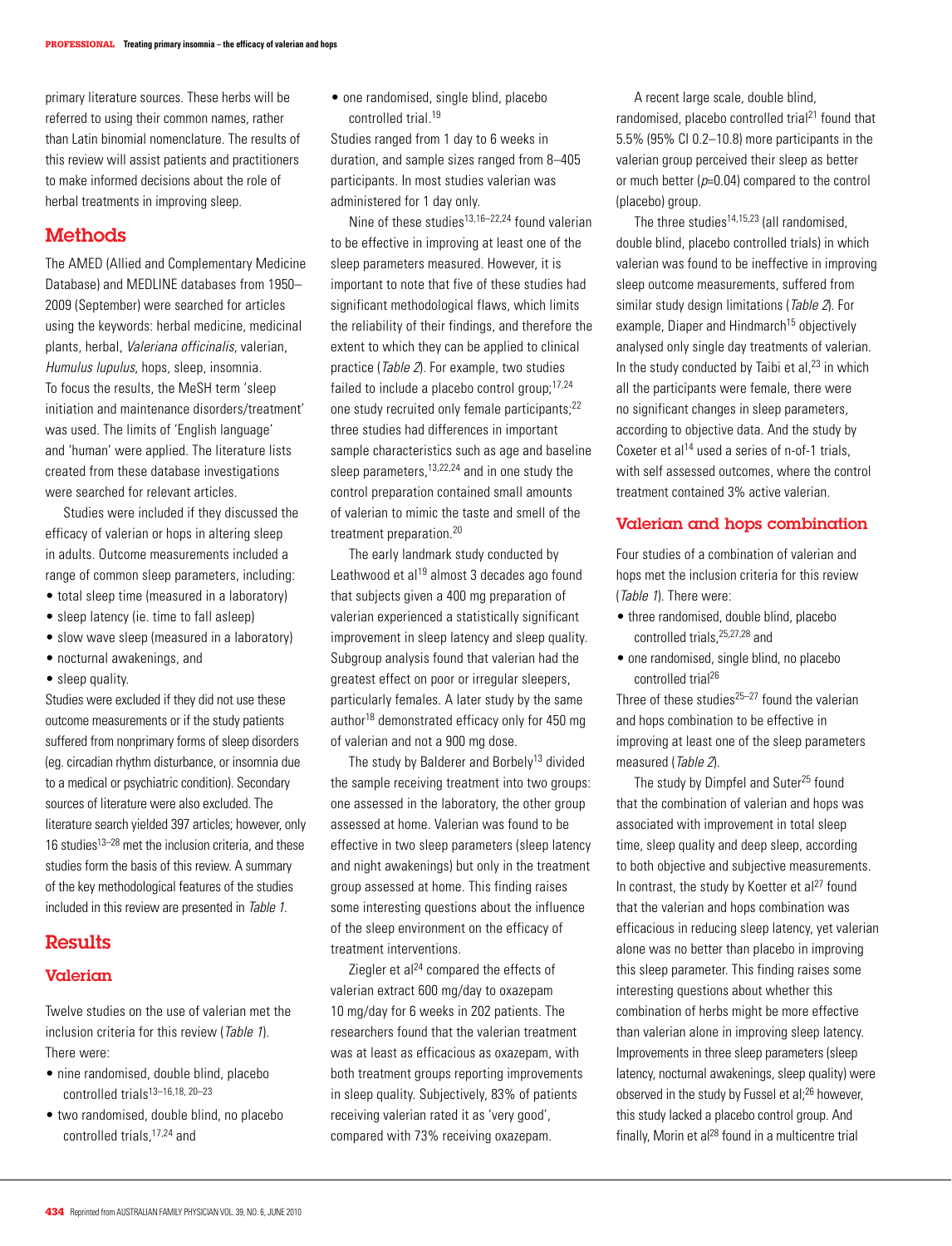#### **Table 1. Key methodological features of the 16 studies for the use of valerian and hops in primary insomnia included in this review**

| $    -$                        |                      |                   |                       |                                                         |                                                                                                                    |                                     |  |  |  |  |
|--------------------------------|----------------------|-------------------|-----------------------|---------------------------------------------------------|--------------------------------------------------------------------------------------------------------------------|-------------------------------------|--|--|--|--|
| <b>Study first author</b>      | <b>Study</b><br>year | Sample<br>size(n) | Median age<br>(years) | <b>Study design</b>                                     | <b>Treatment arms</b>                                                                                              | <b>Treatment</b><br>duration (days) |  |  |  |  |
| <b>Valerian</b>                |                      |                   |                       |                                                         |                                                                                                                    |                                     |  |  |  |  |
| Balderer <sup>13</sup>         | 1985                 | 18                | 27.6                  | RCT, DB, C/O<br>(7 day washout)                         | Valerian (450 mg in $aq^*$ )<br>Valerian (900 mg in aq)                                                            | $\mathbf{1}$                        |  |  |  |  |
| $\text{Coxeter}^{14}$          | 2003                 | 24                | 54                    | n-of-1 trials, each:<br>RCT, DB, C/O<br>(3 day washout) | Valerian (450 mg)                                                                                                  | 7                                   |  |  |  |  |
| Diaper <sup>15</sup>           | 2004                 | 16                | 55.9                  | RCT, DB, C/O<br>(6 day washout)                         | Valerian (300 mg in eth*)<br>Valerian (600 mg in eth)                                                              | $\mathbf{1}$                        |  |  |  |  |
| Donath <sup>16</sup>           | 2000                 | 16                | 49                    | RCT, DB, C/O<br>(13 day washout)                        | Valerian (600 mg in eth)                                                                                           | 14                                  |  |  |  |  |
| Herrera-Arellano <sup>17</sup> | 2001                 | 20                | 45                    | RT, DB                                                  | Valeriana edulis (450 mg in eth)<br>Valeriana officinalis (450 mg in eth)                                          | $\mathbf{1}$                        |  |  |  |  |
| Leathwood <sup>18</sup>        | 1985                 | 8                 | 45                    | RCT, DB, C/O                                            | Valerian (450 mg in aq)<br>Valerian (900 mg in aq)                                                                 | $\mathbf{1}$                        |  |  |  |  |
| Leathwood <sup>19**</sup>      | 1982                 | 128               | Not disclosed         | RCT, SB, C/O                                            | Valerian (400 mg in ag)<br>Valerian, hops (400 mg, 200 mg in aq)                                                   | $\mathbf{1}$                        |  |  |  |  |
| $Lindahl^{20**}$               | 1989                 | 27                | 54                    | RCT, DB, C/O<br>(0 day washout)                         | Valerian (400 mg), hops (375 mg),<br>lemon balm (160 mg)<br>Valerian (4 mg), hops (375 mg), lemon<br>balm (160 mg) | $\mathbf{1}$                        |  |  |  |  |
| Oxman <sup>21</sup>            | 2007                 | 405               | 43.7                  | RCT, DB<br>Multicentre                                  | Valerian (600 mg)                                                                                                  | 14                                  |  |  |  |  |
| Schulz <sup>22</sup>           | 1994                 | 14                | 61.6                  | RCT, DB<br>Pilot study                                  | Valerian (405 mg in aq, 3 times/day)                                                                               | $\sqrt{7}$                          |  |  |  |  |
| Taibi <sup>23</sup>            | 2009                 | 16                | 69.4                  | RCT, DB, C/O<br>(13 day washout)                        | Valerian (300 mg)                                                                                                  | 14                                  |  |  |  |  |
| Ziegler <sup>24</sup>          | 2002                 | 202               | 52.4                  | RT, DB<br>Multicentre                                   | Valerian (600 mg in eth)<br>Oxazepam (10 mg)                                                                       | 42                                  |  |  |  |  |
| Valerian and hops combination  |                      |                   |                       |                                                         |                                                                                                                    |                                     |  |  |  |  |
| Dimpfel <sup>25</sup>          | 2008                 | 42                | Not disclosed         | RCT, DB                                                 | Valerian, hops (460 mg, 460 mg in eth)                                                                             | $\mathbf{1}$                        |  |  |  |  |
| Fussel <sup>26</sup>           | 2000                 | $30\,$            | 57.6                  | SB<br>One group, pre- and<br>post-test                  | Valerian, hops (500 mg, 120 mg in eth)                                                                             | 14                                  |  |  |  |  |
| Koetter <sup>27</sup>          | 2007                 | $30\,$            | 37.8                  | RCT, DB                                                 | Valerian (500 mg in eth)<br>Valerian, hops (500 mg, 120 mg in eth)                                                 | 28                                  |  |  |  |  |
| Morin <sup>28</sup>            | 2005                 | 184               | 44.3                  | RCT, DB<br>Multicentre                                  | Valerian, hops (374 mg, 83.8 mg in eth)<br>Diphenhydramine (50 mg)                                                 | 28                                  |  |  |  |  |

\* Most studies explained how the herbal extracts were made, ie. using either an ethanol (eth) or aqueous (aq) solvent. This information was not reported for four studies  $14,20,21,23$ 

\*\* The aim of these studies was to test the effectiveness of valerian, not the hops component. As such, they will be analysed and compared to other valerian trials

Washout period = between treatment duration in crossover studies; RCT = randomised placebo controlled trial; RT = randomised trial (no placebo control); DB = double blind; SB = single blind; C/O = crossover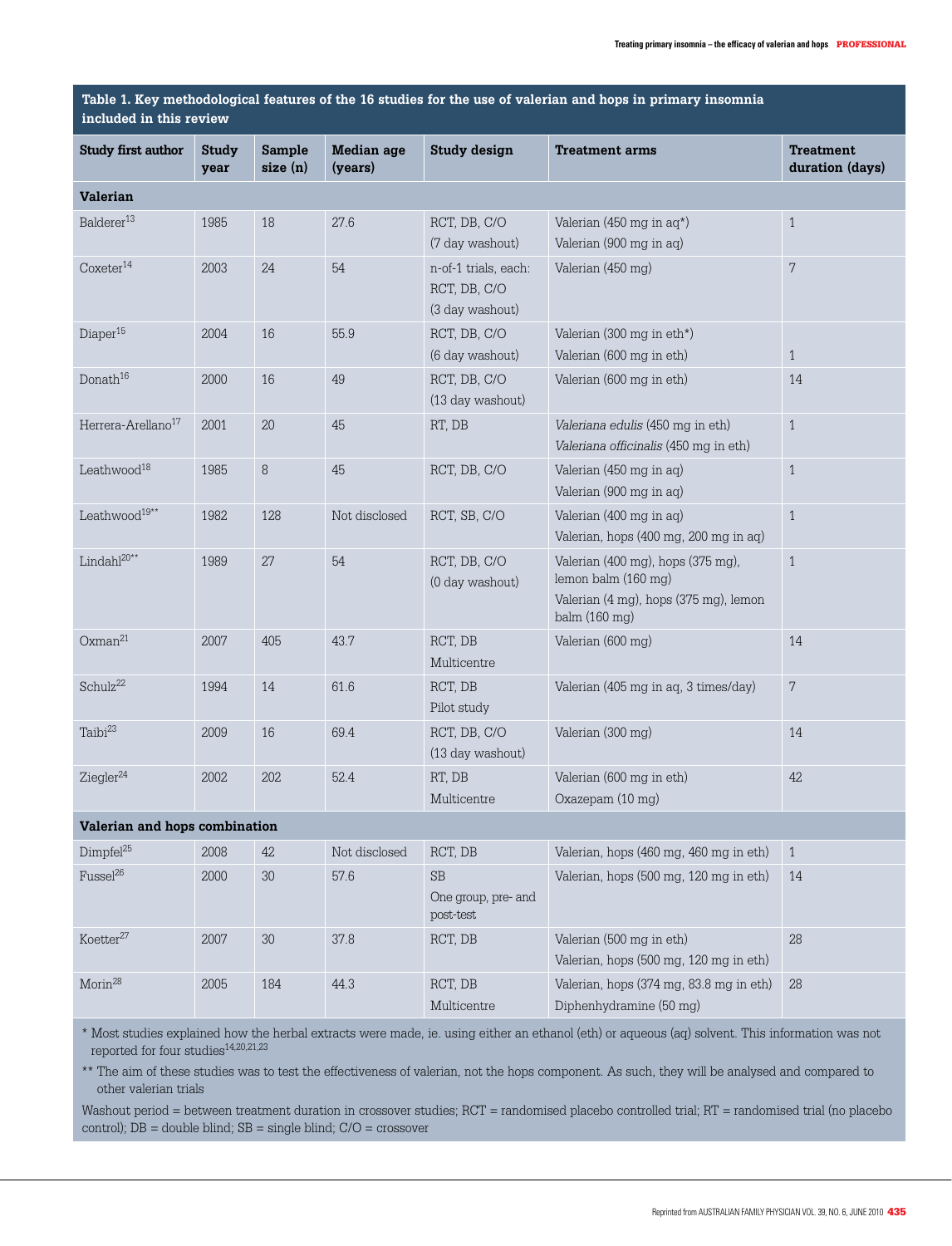**Table 2. Key findings in relation to sleep parameters in the 16 studies of the use of valerian and hops in primary insomnia included in this review**

| <b>Study (first</b>                                                                                            |                                            | Sleep parameters                               | <b>Study limitations</b>                             |                                                |                  |                                                                                                                                                                                         |  |  |  |  |
|----------------------------------------------------------------------------------------------------------------|--------------------------------------------|------------------------------------------------|------------------------------------------------------|------------------------------------------------|------------------|-----------------------------------------------------------------------------------------------------------------------------------------------------------------------------------------|--|--|--|--|
| author)                                                                                                        | <b>Total sleep</b><br>time                 | Time to fall<br>asleep (sleep<br>latency)      | <b>Slow wave</b><br>sleep                            | <b>Nocturnal</b><br>awakenings                 | Sleep<br>quality |                                                                                                                                                                                         |  |  |  |  |
| Valerian                                                                                                       |                                            |                                                |                                                      |                                                |                  |                                                                                                                                                                                         |  |  |  |  |
| Balderer <sup>13</sup>                                                                                         | X<br>(laboratory group,<br>objective only) | (home group,<br>subjective only)               | $\mathbf X$<br>(laboratory group,<br>objective only) | $\sqrt{ }$<br>(home group,<br>subjective only) | X                | Baseline differences in age of<br>participants in the home and<br>laboratory groups                                                                                                     |  |  |  |  |
| $\text{Coxeter}^{14\star}$                                                                                     | X                                          | $\mathbf X$                                    |                                                      | $\mathbf X$                                    | X                | 43% of subjects withdrew<br>Control treatment $=$ 3% active<br>valerian<br>$N = 1$ study design                                                                                         |  |  |  |  |
| Diaper <sup>15</sup>                                                                                           | X                                          | X                                              | X                                                    | X                                              | X                | 1 day treatment duration                                                                                                                                                                |  |  |  |  |
| Donath <sup>16</sup>                                                                                           | X                                          | $\sqrt{ }$<br>(subjective<br>improvement only) | $\sqrt{2}$                                           | $\mathbf X$                                    | X                |                                                                                                                                                                                         |  |  |  |  |
| Herrera-Arellano <sup>17</sup>                                                                                 | $\mathbf X$                                | X                                              | $\sqrt{ }$                                           | $\sqrt{ }$                                     | $\sqrt{ }$       | No placebo control group                                                                                                                                                                |  |  |  |  |
| Leathwood <sup>18</sup>                                                                                        | X                                          | $\sqrt{ }$                                     |                                                      | X                                              | $\sqrt{ }$       | Ceiling treatment effects observed<br>with higher valerian dose                                                                                                                         |  |  |  |  |
| Leathwood <sup>19*</sup>                                                                                       | $\equiv$                                   | $\sqrt{ }$                                     |                                                      | $\mathbf X$                                    | $\sqrt{ }$       |                                                                                                                                                                                         |  |  |  |  |
| Lindahl $^{20*}$                                                                                               | $\overline{\phantom{0}}$                   |                                                |                                                      |                                                | $\sqrt{2}$       | Control treatment $= 1\%$ active<br>valerian                                                                                                                                            |  |  |  |  |
| $Oxman^{21*}$                                                                                                  | X                                          | X                                              |                                                      | $\sqrt{ }$                                     | X                |                                                                                                                                                                                         |  |  |  |  |
| Schulz <sup>22</sup>                                                                                           | X                                          | X                                              | $\sqrt{2}$                                           | X                                              | X                | All female subjects<br>Baseline differences in sleep<br>parameters (eg. total sleep time,<br>sleep efficiency, sleep latency) of<br>participants in the placebo and<br>treatment groups |  |  |  |  |
| Taibi <sup>23</sup>                                                                                            | X                                          | X                                              | $\mathbf X$                                          | $\mathbf X$                                    | X                | All female subjects                                                                                                                                                                     |  |  |  |  |
| Ziegler <sup>24*</sup>                                                                                         | $\sqrt{2}$                                 |                                                |                                                      |                                                | $\sqrt{ }$       | No placebo control group<br>Baseline differences in age of<br>participants in the two groups                                                                                            |  |  |  |  |
| Valerian and hops combination                                                                                  |                                            |                                                |                                                      |                                                |                  |                                                                                                                                                                                         |  |  |  |  |
| Dimpfel <sup>25</sup>                                                                                          |                                            | $\qquad \qquad -$                              |                                                      |                                                | $\sqrt{2}$       |                                                                                                                                                                                         |  |  |  |  |
| Fussel <sup>26</sup>                                                                                           | X                                          | $\sqrt{ }$                                     | X                                                    |                                                | $\sqrt{ }$       | No placebo control group                                                                                                                                                                |  |  |  |  |
| Koetter <sup>27</sup>                                                                                          |                                            |                                                |                                                      | X                                              | X                | Baseline differences in age, gender<br>and sleep parameters (eg. sleep<br>latency) between treatment and<br>control groups                                                              |  |  |  |  |
| Morin <sup>28</sup>                                                                                            | X                                          | X                                              |                                                      |                                                | X                | Baseline differences in sleep latency<br>between treatment and control<br>groups, and across treatment<br>centres                                                                       |  |  |  |  |
| = benefit seen, $X$ = no benefit seen, - = parameter results not reported, $*$ = only subjective data recorded |                                            |                                                |                                                      |                                                |                  |                                                                                                                                                                                         |  |  |  |  |